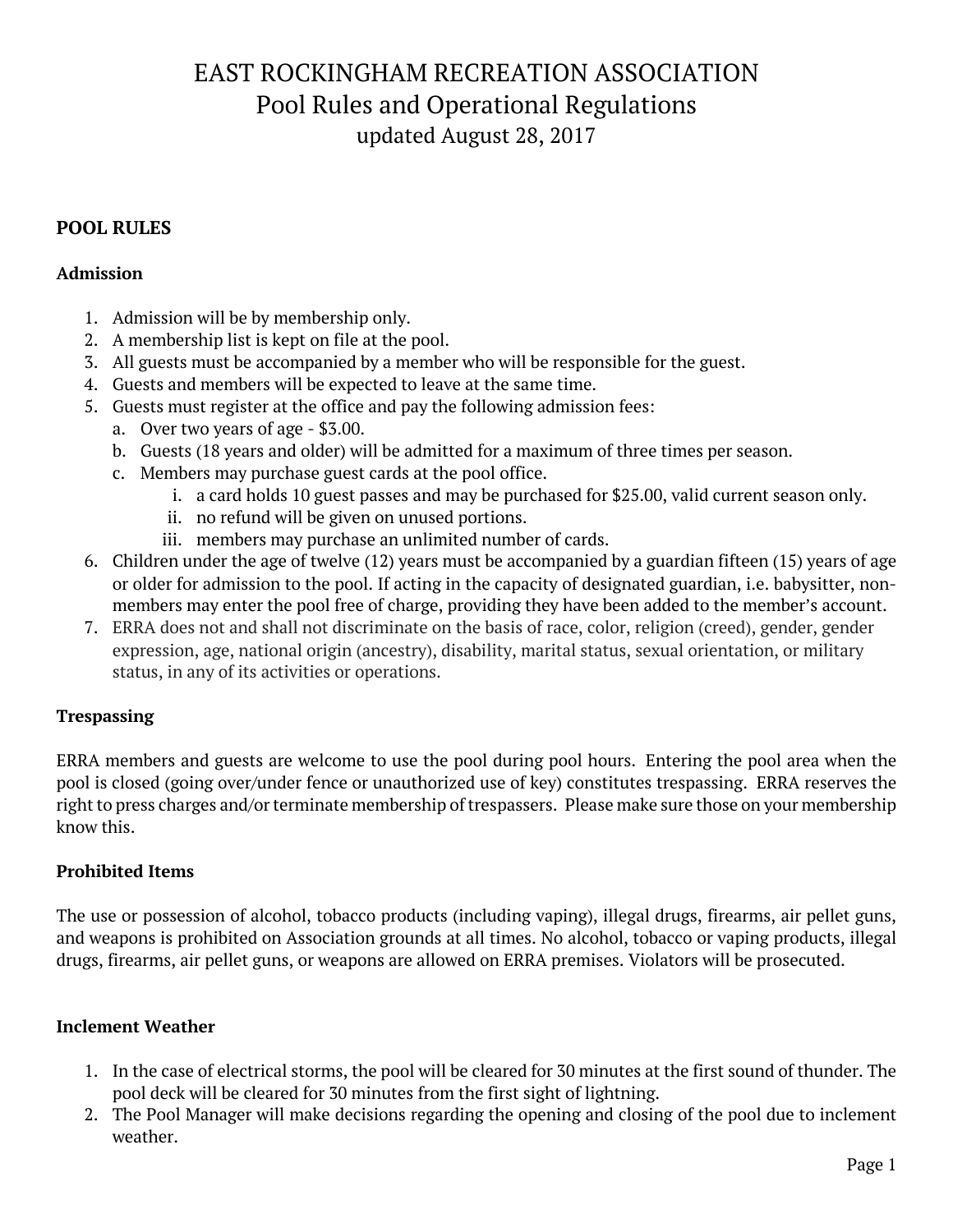# **Safety**

The Directors and Pool Manager will jointly develop and post rules and regulations to prevent accidents in and around the pool. Lifeguards will enforce these rules at all times. Member cooperation is requested. General rules:

- 1. No running.
- 2. No diving in shallow area.
- 3. No "penguin" dives (head first with arms by sides).
- 4. No horseplay.
- 5. Alcohol and drugs are not permitted on the grounds.
- 6. No profanity.
- 7. No bicycles or skateboards allowed inside the facility.
- 8. When raining, if lifeguards can't see the bottom of the pool, they can clear the swimmers out of the pool. This is a safety hazard.
- 9. Only those 18 years old or older are allowed in the pool during break time.
- 10. The baby pool is to be used by those 5 years old and younger.
- 11. If we hear thunder or see lightning, the guards will clear the pool for 30 minutes. After each sighting or sound, the time restarts.
- 12. 11 year olds and under must be accompanied by an adult.
- 13. No rafts allowed in the pool.
- 14. A swim test will be conducted in the deep end for any swimmer life guards feel is questionable. The Manager or Assistant Manager will perform the test. The swimmer needs to be able to swim across the deep end unassisted with proficiency.
- 15. A third guard will be positioned in the third lifeguard chair when directed by Manager/Assistant Manager if the pool becomes busy.
- 16. No water guns allowed.

## **Member Rules - Diving Area, Deep End and Slide**

- 1. No flotation devices of any kind are allowed on the slide or diving boards.
- 2. Only one person allowed at a time on diving boards and slide.
- 3. Person must wait until the other swimmer has made it to the ladder until they proceed to jump off the diving board or go down the slide.
- 4. Only one bounce on the diving board.
- 5. "Sharks and Minnows" is allowed only at designated times: following "adult swim" time or by permission from the manager or assistant manager.
- 6. No one is allowed to catch another person off the diving board or slide, no exceptions. No one is allowed in the deep end or under the slide when another person is going off.
- 7. No back flips off the diving board or pool sides.
- 8. No tubes or noodles allowed in the deep end.
- 9. No throwing balls or toys to person going off the diving board or down the slide.

# **Gas/charcoal grills**

- 1. The use of gas/charcoal grills by members inside the fenced area is not allowed.
- 2. The Association owns a gas grill that is used for special events and is operated by Association board members.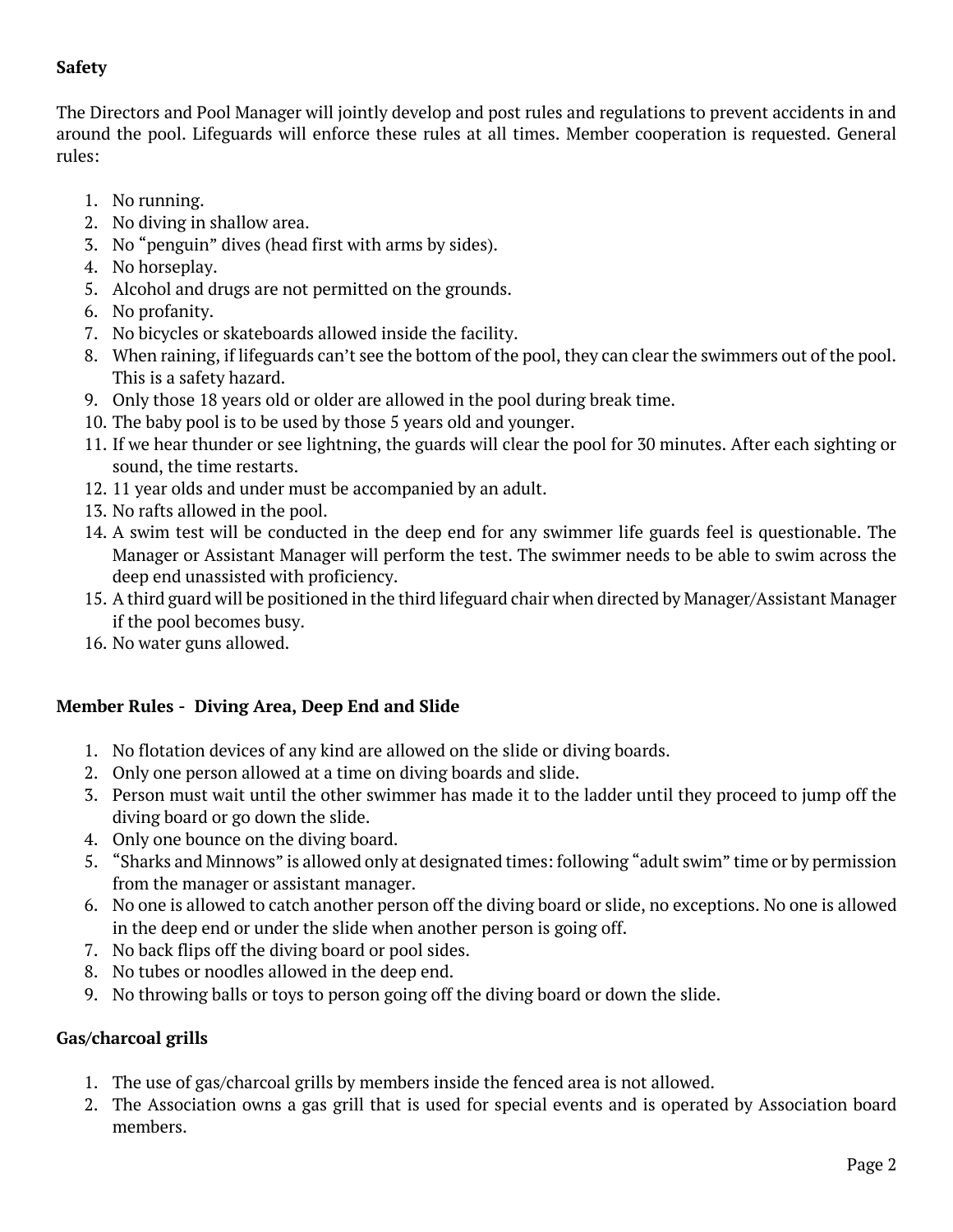## **AMENITIES**

**Pool Rental** - The pool may be rented for private functions during non-pool hours with two weeks' notice and the approval of the manager. The \$100.00 fee for members and \$125.00 fee for non-members includes:

- Two hours of pool time (add \$50.00 for additional hour)
- Up to 50 people (add \$25.00 for each additional 25 people)
- Two lifeguards and one Manager or Assistant Manager
- A non-refundable deposit of \$75.00 due within one week of approval

**Table Reservations -** Tables may be reserved for special events at no charge to members with approval of the manager. The following areas may be reserved for up to 3 hours:

- Two tables by the baby pool
- Two tables by the playground
- Tables by the snack bar

**Tennis Courts** - The tennis courts are to remain locked when not in use. A key is available from the pool office during regular business hours. Tennis racquets and balls are also available for loan from the pool office. A key to the courts may be purchased by members for \$5.00 that will allow access to the courts during non-pool hours. Court use should not extend beyond 11:00 pm.

**Outdoor Shelter** - An outdoor shelter is available at the top of the parking lot and may be reserved in the pool office.

**Swimming/Lifesaving Lessons** - Swim lessons are offered by a qualified staff member. Check with the Pool Manager for opportunities. Swim lessons for the 2017 season are offered at a rate of \$75 for members and \$100 for non-members for five 30-minute lessons.

## **POOL OPERATIONAL GUIDELINES & REGULATIONS**

**Manager Absence** - In the absence of the Pool Manager, the Manager's designee (Assistant or Head Guard) will be in charge of all Pool operations. When the Manager is absent, situations which require decisions relating to major operation of the pool (opening, closing, equipment malfunctions and emergencies) must be approved by the Personnel Director or the next available Director, in the following order: President, Vice President, Treasurer, Secretary, and then the rest of the Board. The Board will provide a list of Board Members along with their telephone numbers and post the list in the Pool office.

In the event a Board Member has a question or concern regarding Pool operations or members of the Pool Manager's staff, the issue should be brought to the Manager's attention first if possible. In the event an Assistant Manager is not available at the pool, the Manager, in conjunction with the President, may appoint a substitute manager.

**Sanitation** – The Pool sanitation will be maintained in accordance with current Virginia State Health Department regulations, including testing with an approved test kit and the daily posting of test results.